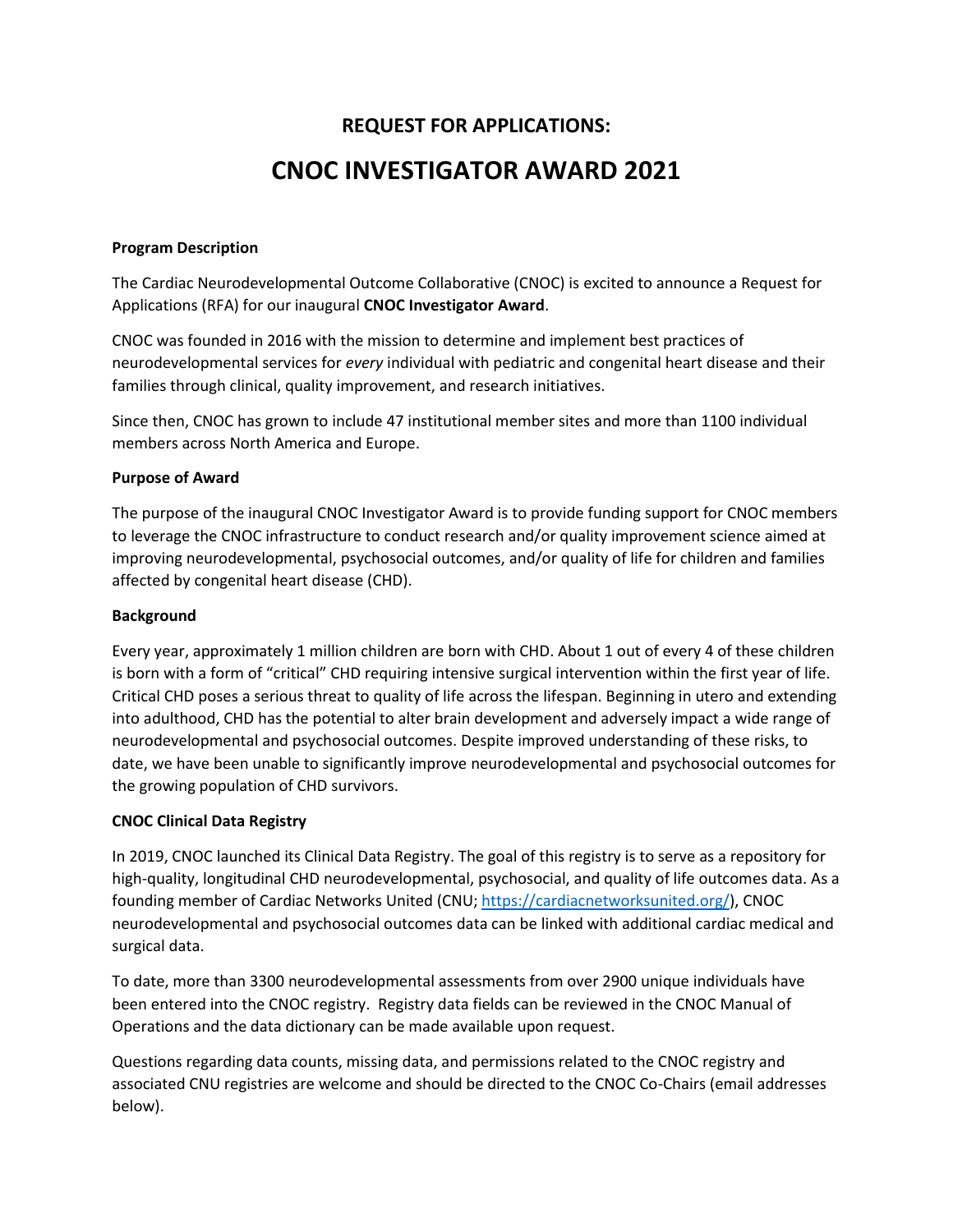## **Award Priorities**

Proposed study aims must address neurodevelopmental and/or psychosocial outcomes within the context of CHD and utilize data from the CNOC Clinical Data Registry. All applications that have the potential to advance knowledge and/or improve neurodevelopmental, psychosocial, and/or quality of life outcomes in CHD will be considered. Collaboration across multiple sites and disciplines is strongly encouraged.

Areas of priority include:

- 1. Social determinants of health and disparities in care
- 2. Child and family mental health
- 3. Interventions to improve neurodevelopmental, psychosocial, and/or quality of life outcomes
- 4. Innovative models for predicting neurodevelopmental, psychosocial, and/or quality of life outcomes
- 5. Comparative effectiveness research
- 6. Implementation science for improving cardiac neurodevelopmental follow-up

|--|

| <b>Funding Instrument</b>            | Grant                                                               |  |
|--------------------------------------|---------------------------------------------------------------------|--|
| <b>Application Types Allowed</b>     | Pilot study                                                         |  |
|                                      | Clinical research study                                             |  |
|                                      | Collaborative studies involving multiple centers                    |  |
|                                      | Ancillary studies to other projects                                 |  |
| <b>Funds Available and Resources</b> | A single award up to \$50,000 in total costs over two years may be  |  |
| Available                            | funded. Sub-awards to collaborators must be included in the overall |  |
|                                      | budget. In addition to direct costs, applicants may propose data    |  |
|                                      | analysis time, to be conducted by the CNOC Data Analysis Center     |  |
|                                      | (DAC), which will be funded by CNOC at no additional cost to the    |  |
|                                      | investigator.                                                       |  |
| <b>Award Budget</b>                  | Application budgets should reflect actual needs of the proposed     |  |
|                                      | project.                                                            |  |
| <b>Budget Limitations</b>            | Indirect costs are not allowed                                      |  |
| <b>Award Project Period</b>          | The period of support will be for 2 years.                          |  |

#### **Key Dates**

| <b>Posted Date</b>                   | November 18, 2021 |
|--------------------------------------|-------------------|
| Letter of Intent Due                 | January 31, 2022  |
| <b>Invitation for Full Proposals</b> | March 1, 2022     |
| <b>Full Application Due</b>          | May 1, 2022       |
| <b>Notice of Awards</b>              | June 15, 2022     |
| <b>Earliest Start Date</b>           | July 1, 2022      |